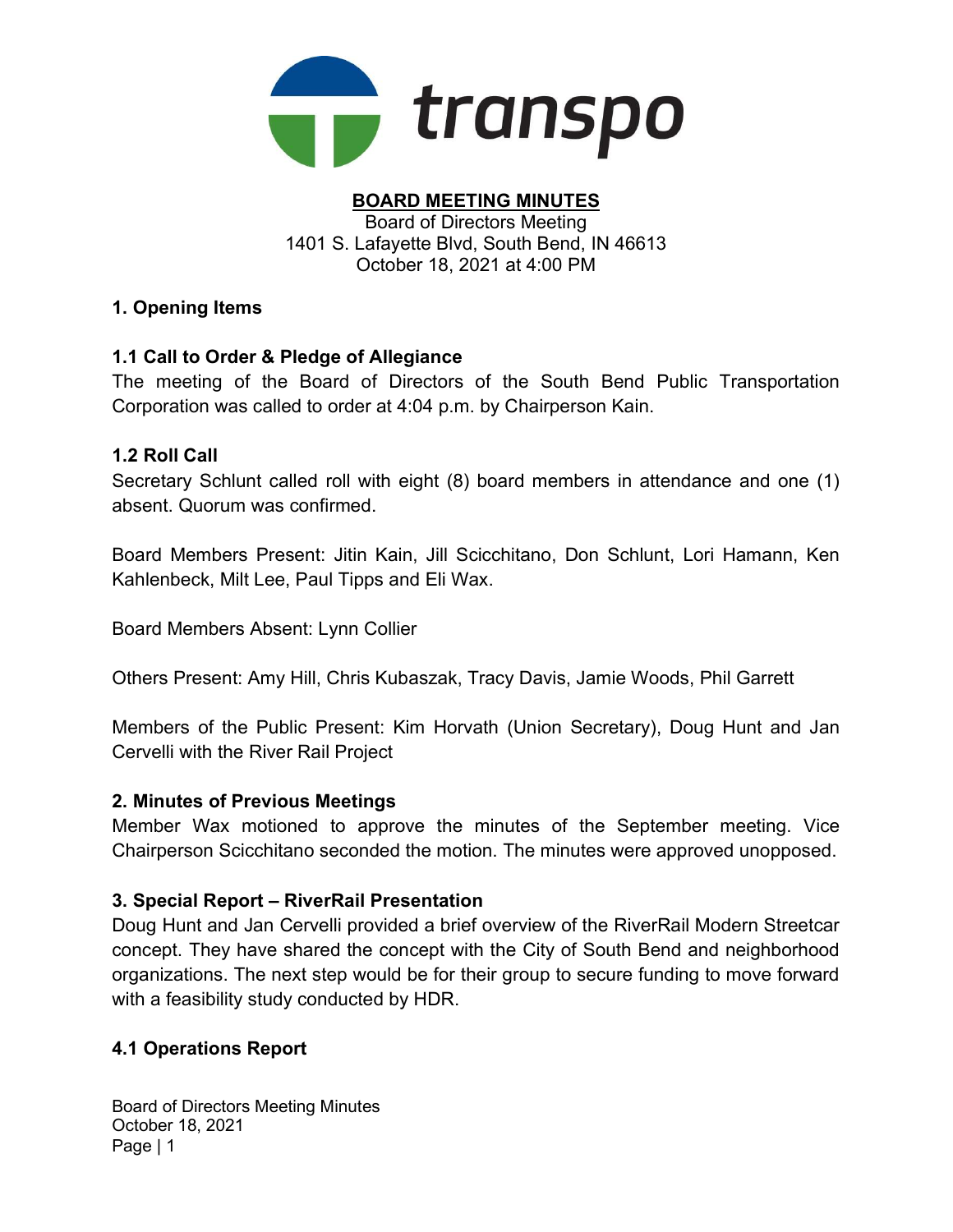General Manager Hill reviewed the September Operations Report. September Fixed Route ridership is up 33% compared to September 2020 and down 30% compared to pre-COVID. Year-to-date ridership is down 0.08%

Access ridership is up 32% compared to September 2020 and down 39% compared to pre-COVID. Year-to-date ridership is up 5.61%

The Safety Report showed a total of three (3) preventable accidents, one (1) nonpreventable accident and one (1) yard which was deemed preventable and included in the total count of three. The preventable accidents were minor as two included a sideswiped mirror and one included the garage door damaging a bus antenna. Member Wax asked a clarifying question to confirm that the yard accident was included in the total of three preventable accidents. General Manager Hill confirmed that was correct.

The Passenger Service Reports were reviewed noting 13 fixed route reports received with six (6) unsubstantiated, three (3) being monitored for future action and four (4) resulting in discipline. The ones resulting in discipline included a bus leaving South Street Station 10 minutes early, speeding and two customer service-related instances. Member Tipps asked if the bus video also included audio and General Manager Hill confirmed it does so verbal interactions are reviewed as part of the investigation.

The overall monthly ridership was reviewed, noting School City of Mishawaka and the University of Notre Dame have the highest ridership out of Transpo's ridership programs.

Member Tipps asked if Four Winds Casino in South Bend was included in the current service area. General Manager Hill explained it was located just outside the current service area. Transpo previously meet with Four Winds Casino to discuss service options, but at the time they declined to proceed. She mentioned with the construction of the new hotel, there may be opportunities to revisit and the location will also be reviewed as part of the COA process.

The full report was included in the board packet.

### 4.2 Finance Report

Controller Kubaszak reviewed the Finance Report noting Passenger Revenue for the month of September exceeded budget due to the billing for the Mishawaka School Tripper service and the City of South Bend's bus pass purchase for the weather amnesty program.

Payroll was up for the month due to increase in sick time and FMLA usage.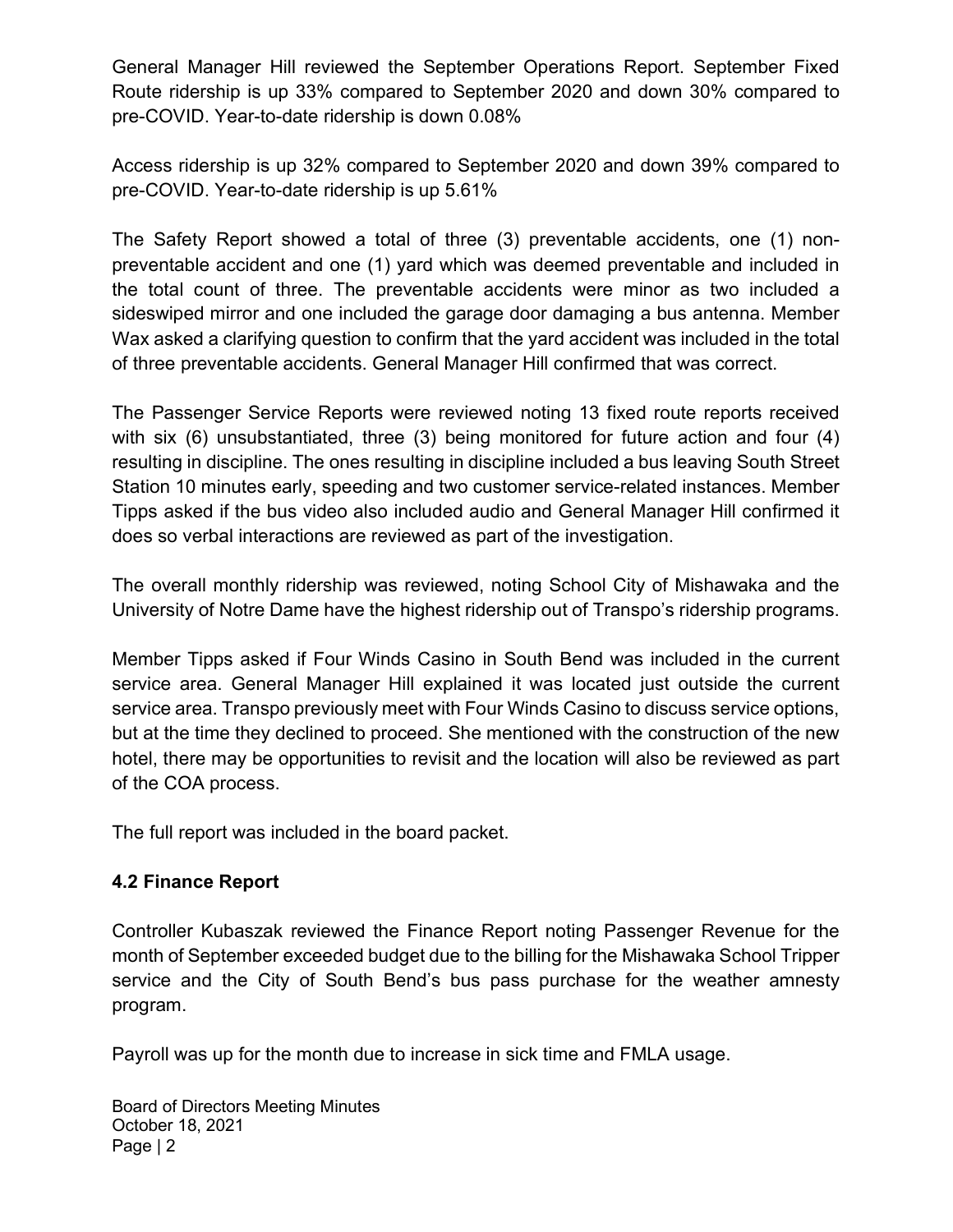As a follow-up to the Finance Committee, Controller Kubaszak noted the Utilities were under budget as it can be difficult to estimate 12-18 months in advance during the budgeting process. Variations also occur based on weather, vehicle usage and other factors.

Member Tipps asked about the Tax Anticipation Warrant and Controller Kubaszak explained the bid is issued for the full amount of the warrant. Member Tipps also suggested looking into 1-7 day CD options.

The full report was included in the board packet.

### 4.3 Human Resource Report

General Manager Hill reviewed the Human Resource report noting there were three new hires in the month of September and the fixed route training class is underway. She reviewed the open positions and stated another Employment Open House will be planned before the end of the year.

The full report was included in the board packet.

### 4.4 Maintenance Report

General Manager Hill reviewed the Maintenance Report noting there were 43 preventative maintenance inspections completed with 100% on time.

She also noted that Director McCarthy's team continues with the winter preparation along with HVAC filter replacement, the inventory audit and staff training for spill prevention and storm water.

The full report was included in the board packet.

### 4.5 Marketing Report

General Manager Hill reviewed the Marketing Report including the ridership for Notre Dame Home Football service and Token Transit ridership which continues to grow.

Chairperson Kain previously provided some feedback on updating the Director of Marketing position and the review is underway.

The full report was included in the board packet.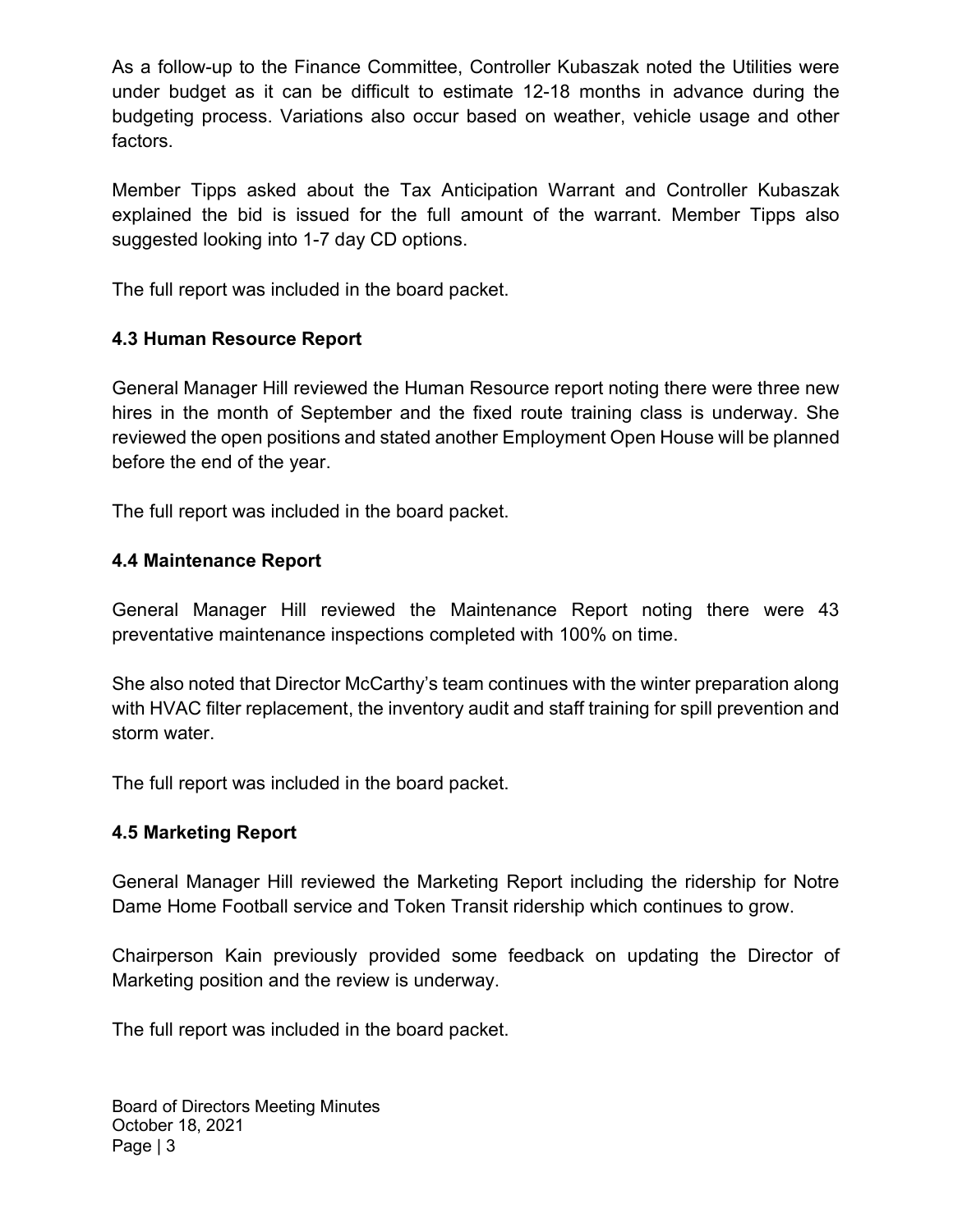## 4.6 Administrative Report

General Manager Hill reviewed the Administration report noting that the 2022 Budget was passed by the South Bend Common Council on Monday, October 11. She also provided an update on the COA explaining much of the preliminary work is taking place behind the scenes with data collection and analysis along with the finalization of the public engagement plan. Jarrett Walker & Associates plan to provide an overview / update to the MACOG Policy and Transpo Boards in November.

She explained the next competitive FTA grant is the Bus and Bus Facilities Infrastructure Grant with applications due November 19. Transpo will be submitting an application for the remaining 11 diesel buses that are currently eligible for replacement. In addition, the grant allows for up to 0.05% workforce development funding which will be included as well.

She also highlighted a last year's visit to Champaign-Urbana Mass Transit District's opening of the first solar-powered hydrogen fuel cell facility. MTD is utilizing 100% solar to generate hydrogen to fuel two 60ft New Flyer buses that operate with zero emissions. She and Director McCarthy attended the event.

The full report was included in the board packet.

## 5.0 Introductions to Resolutions

### 5.1 RESOLUTION NO. 37-2021

A RESOLUTION OF THE BOARD OF DIRECTORS OF THE SOUTH BEND PUBLIC TRANSPORTATION CORPORATION, SOUTH BEND, INDIANA APPROVING THE FINANCIAL TRANSACTIONS INCURRED DURING THE MONTH OF SEPTEMBER WITHIN THE CORPORATION'S CAPITAL IMPROVEMENT FUND.

Staff Report: Investments and payments were made from the Capital Improvement Fund during the month of September 2021. The Corporation's share, which is required by the Federal Government, totaled \$4,159.03.

Member Tipps asked about the \$12,000 payment to Forum and Controller Kubaszak responded it was payment for the A&E portion of the security camera RFP.

Member Tipps motioned to approve Resolution 37-2021. Member Hamann seconded the motion. The motion passed 8-0.

### 5.2 RESOLUTION NO. 38-2021

A RESOLUTION OF THE BOARD OF DIRECTORS OF THE SOUTH BEND PUBLIC TRANSPORTATION CORPORATION, SOUTH BEND, INDIANA APPROVING THE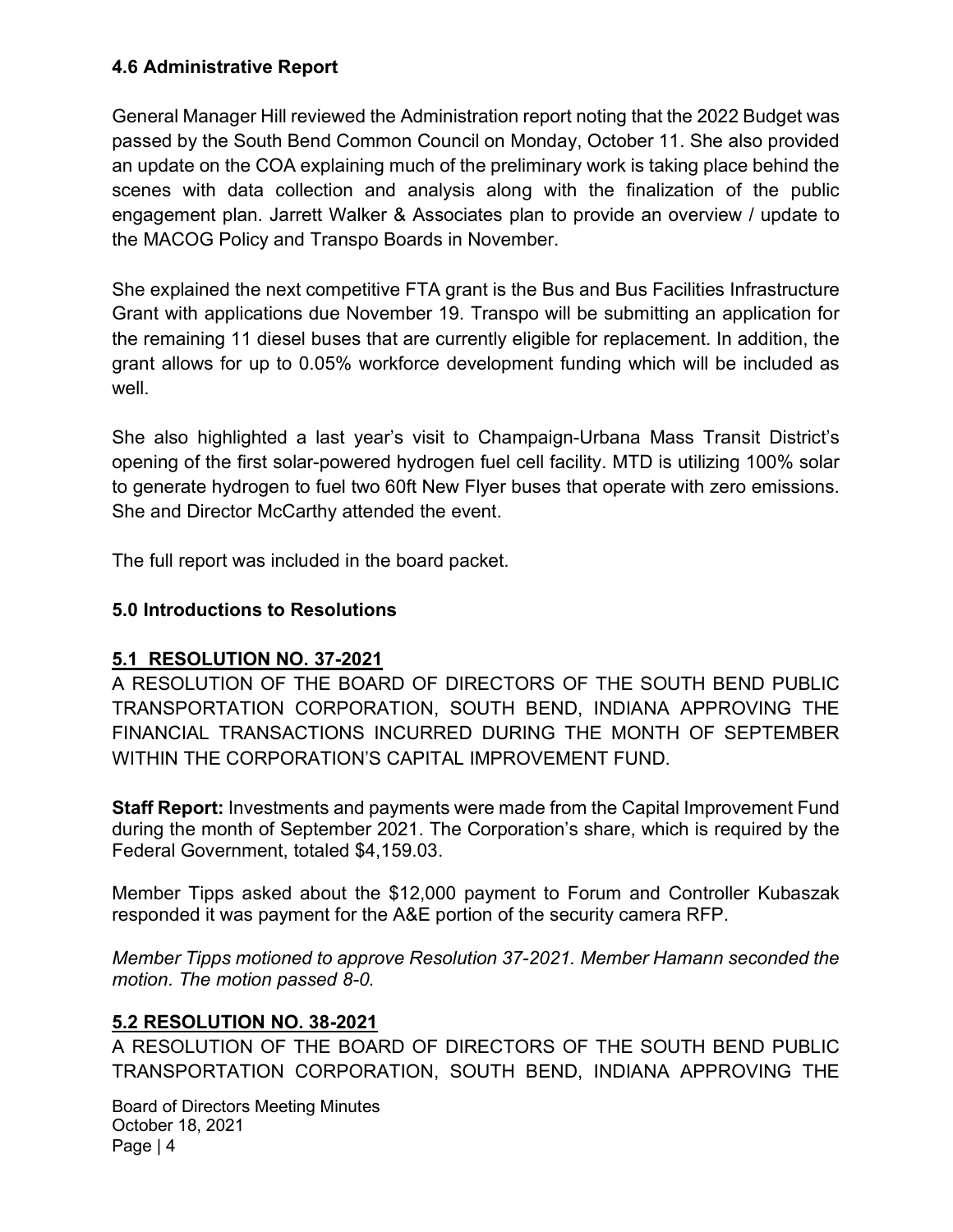FINANCIAL TRANSACTIONS INCURRED DURING THE PAST THIRTY (30) DAYS OF SEPTEMBER WITHIN THE CORPORATION'S TRANSPORTATION AND PAYROLL FUND

Staff Report: There were a total of 108 checks issued September 1-30 for a total disbursement of \$587,737.51.

Member Tipps asked about the \$1,800 payment to Graphie Ts and General Manager Hill responded that t-shirts were purchased as for the All Employee Meeting that was originally scheduled for September. It is now anticipated for early 2022.

Member Tipps motioned to pass Resolution 38-2021. Vice Chairperson Scicchitano seconded the motion. The motion passed 5-0.

#### 5.3 RESOLUTION 39-2021

A RESOLUTION OF THE BOARD OF DIRECTORS OF THE SOUTH BEND PUBLIC TRANSPORTATION CORPORATION, SOUTH BEND, INDIANA APPROVING THE AGREEMENT WITH ATU LOCAL 996 FOR ACCESS PARATRANSIT EMPLOYEES

Staff Report: There updates to the contract were reviewed in detail during the Executive Session.

Member Tipps motioned to approve Resolution 39-2021. Secretary Schlunt seconded the motion. The motion passed 8-0.

### 5.4 RESOLUTION NO. 40-2021

A RESOLUTION OF THE BOARD OF DIRECTORS OF THE SOUTH BEND PUBLIC TRANSPORTATION CORPORATION, SOUTH BEND, INDIANA AUTHORIZING MANAGEMENT TO PURCHASE ONE (1) FIXED ROUTE VEHICLE

**Staff Report:** Last month, the board approved purchasing up to eight (8) fixed route replacement buses. This is the first purchase on the new contract with New Flyer and pricing came in \$47,000 less than anticipated. As a result, Transpo is requesting to increase the purchase to a total of nine (9) for an additional out-of-pocket cost of \$23,000. The total purchase price is over \$4.3 million and grant funding has been secured for all but \$73,000.

Member Wax asked about the timing of the purchase and General Manager Hill responded that New Flyer has production space available and on hold for Transpo. The buses would go into production in the first quarter of 2022.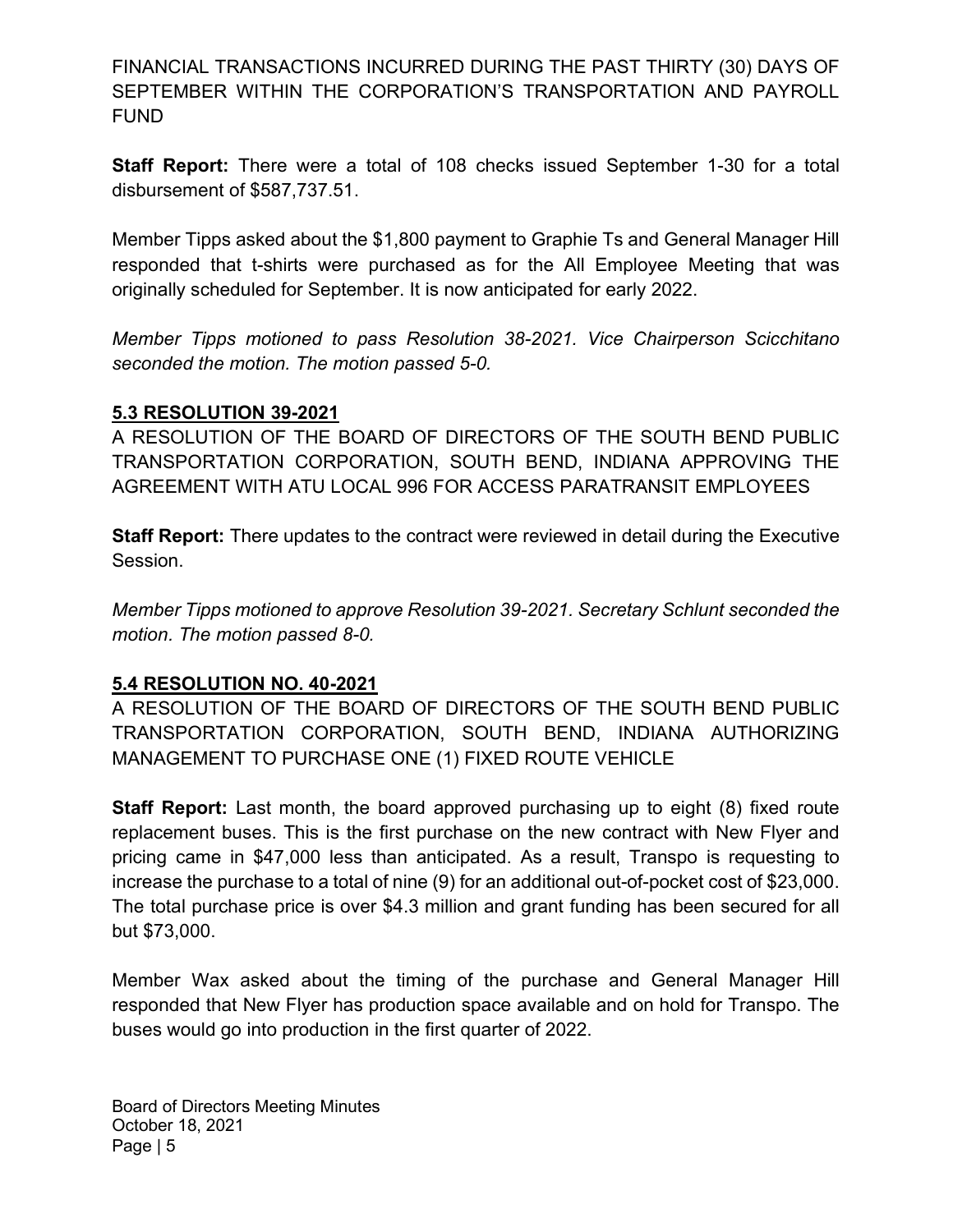Member Wax motioned to approve Resolution 40-2021. Member Hamann seconded the motion. The motion passed 8-0.

### 5.5 RESOLUTION NO. 41-2021

A RESOLUTION OF THE BOARD OF DIRECTORS OF THE SOUTH BEND PUBLIC TRANSPORTATION CORPORATION, SOUTH BEND, INDIANA AUTHORIZING MANAGEMENT TO ENTER INTO A CONTRACT WITH ROBERT HENRY CORPORATION FOR THE REPLACEMENT OF THE DOORS AT SOUTH STREET **STATION** 

Staff Report: Controller Kubaszak explained an RFQ was issued with one bid received for the replacement of doors and locks at South Street Station. Estimated cost is not to exceed \$125,000 with \$100,000 in FTA funds and \$25,000 in local funds.

Member Tipps asked if there was any concern with only receiving one bid. Controller Kubaszak responded that this was the second RFQ as there was previously no bids submitted. As part of Transpo's procurement process, the quote was reviewed and found to be FTA complaint and in line with Transpo's sole sourcing process.

Member Tipps motioned to approve Resolution 41-2021. Member Wax seconded the resolution. The motion passed 8-0.

# 5.6 RESOLUTION NO. 42-2021

A RESOLUTION OF THE BOARD OF DIRECTORS OF THE SOUTH BEND PUBLIC TRANSPORTATION CORPORATION, SOUTH BEND, INDIANA AUTHORIZING MANAGEMENT TO AWARD A CONTRACT TO ERS WIRELESS FOR THE REPLACEMENT OF RADIO TOWER EQUIPMENT

**Staff Report:** Current equipment is outdated and Transpo is relying on the backup repeater in order to maintain radio communications. An RFP was issued with on bid received from ERS Wireless. Equipment will be updated at a cost not to exceed \$85,000 with \$68,000 in FTA funds and \$17,000 in local funds.

General Manager Hill also noted it is difficult to maintain radio communications with the Yellow Line route while operating in Elkhart. Updated equipment should improve the range and also takes into consideration the potential for including MACOG and the Interurban Trolley in the future since their vehicles are currently not equipped with radios.

Chairperson Kain asked about additional costs or needs and Controller Kubaszak confirmed that software updates would be included in the overall equipment package.